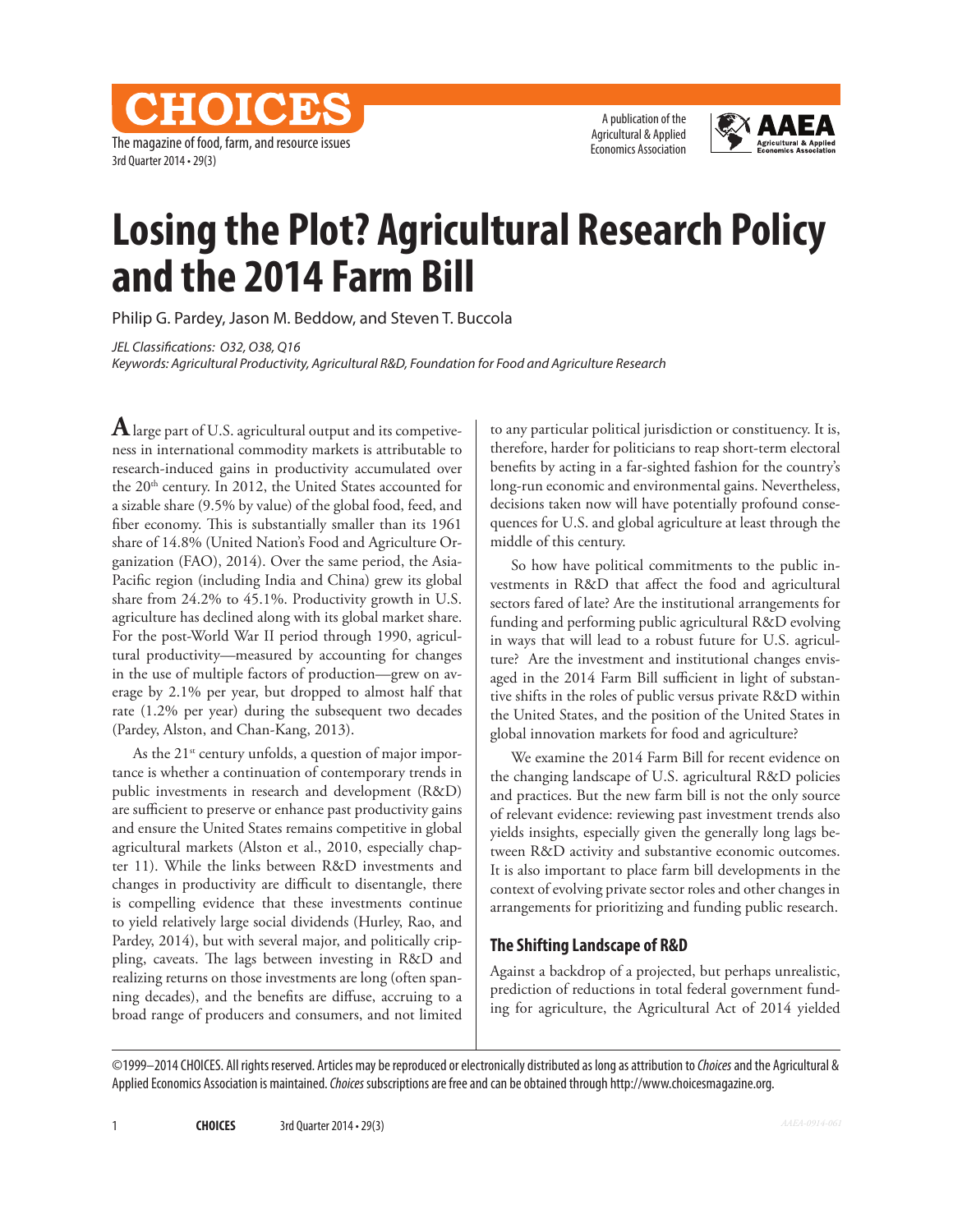modest increases in funding for public food and agricultural R&D. The U.S. Congressional Budget Office (CBO) credited the 2014 Farm Bill with a budget savings of \$16.6 billion over the next 10 years, even with a \$1.3 billion increase in agricultural R&D funding over that 10-year period (CBO, 2014). This increase in nominal funding is a break from recent trends that at first blush, looks promising for the future of U.S. agriculture. However, the funding increase is unlikely to make a substantive difference in the performance of public food and agricultural R&D.

Pardey, Alston, and Chan-Kang (2013) concluded that "evidence on returns [to public R&D spending] suggests it should be socially profitable to at least double the total annual investment, but it would make sense to phase in any major increase over 5-10 years given the current limitations on capacity of the system that have arisen from past funding and spending patterns." The additional R&D funding authorized in the 2014 Farm Bill falls far short of doubling public support for the agricultural sciences. It constitutes an average nominal increase of just \$130 million per year, equivalent to an average annual increase of only 2.8% of total U.S. public R&D spending for food and agriculture (relative to the 2009 total, the latest year such national spending totals are available). Moreover, for every extra dollar invested in R&D over baseline funding by way of the 2014 Farm Bill, the CBO estimates that \$30 to \$50 additional will go to public subsidies for new crop insurance and "shallow loss" risk management programs. While R&D demonstrably grows the agricultural pie—yielding economic returns of around \$20 for every \$1 invested (Alston et al., 2010)—public support to crop insurance (and, especially, the large subsidy component of that public support) largely redistributes the existing economic pie (Smith and Glauber, 2011).

The relatively small gains in nominal R&D spending prescribed in the farm bill fail to redress the rundown in U.S. public research capacity witnessed of late. Adjusting for inflation, the rate of growth in U.S. public food and agricultural R&D spending has been declining for the past three and a half decades (Figure 1). During the 1950s and 1960s, inflation-adjusted spending on public food and agricultural R&D grew by 3.7% per year on average; from 2000-09, it grew by just 0.05% per year. Since 2002, the United States has actually been divesting itself of public food and agricultural R&D: in real terms (2005 prices), spending in 2009 (\$4.07 billion) was less than it was in 2002 (\$4.36 billion). Growth in private food and agricultural R&D spending has generally been faster than the growth in public spending. Thus, a larger share of U.S. food and agricultural R&D is now done by the private sector (36% of the total in the 1950s and 1960s versus 56% during the 2000s).

**Figure 1:**U.S. Public and Private Food and Agricultural R&D Spending, 1949- 2009 (trends in main figure; shares in inset)



**Figure 2:** Public Food and Agricultural R&D Spending Worldwide, 1980 and

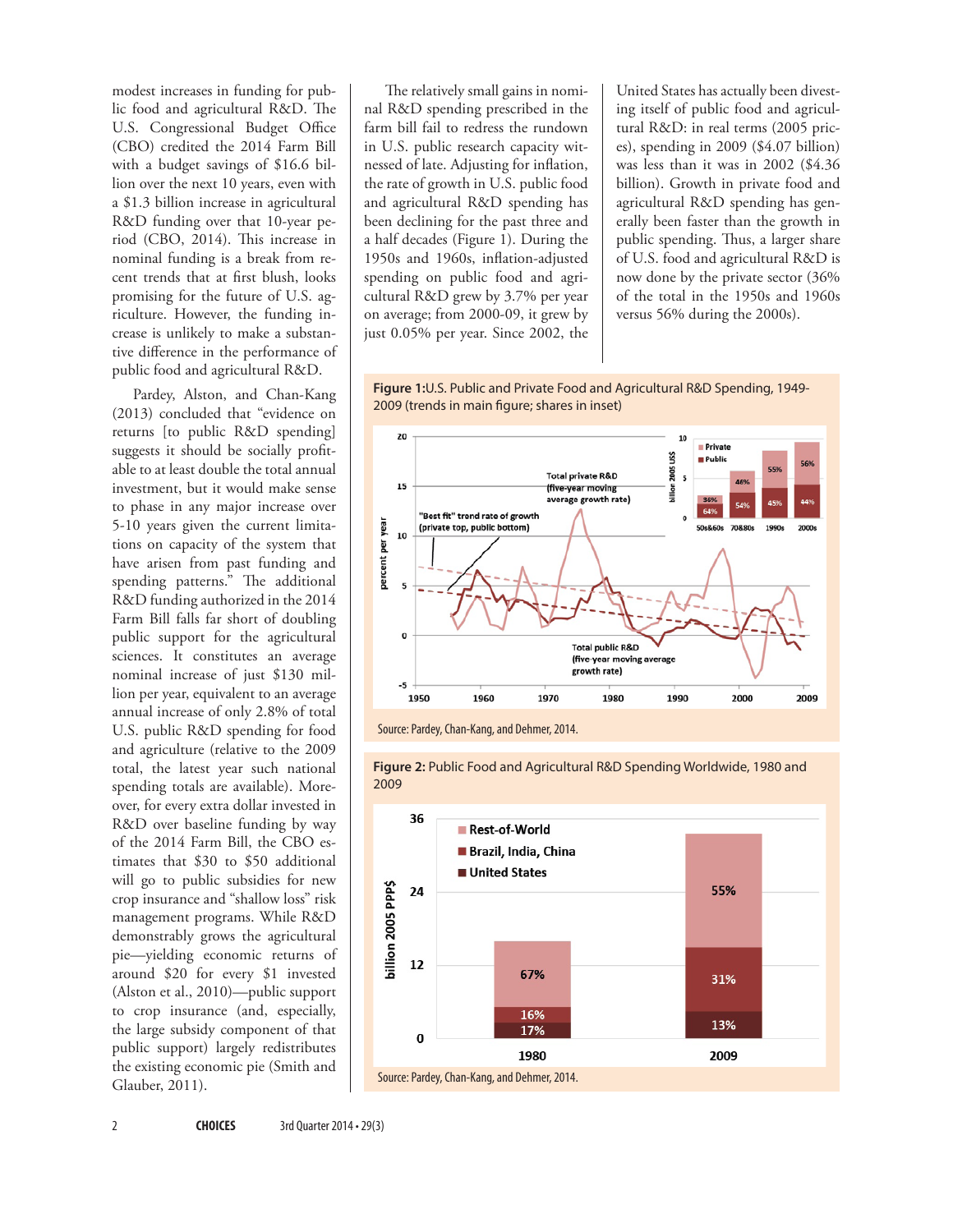The United States has also fallen behind in terms of its public research spending in a global context. In 1980, the United States accounted for 17% of the \$15.9 billion (2005 PPP prices) invested in public food and agricultural R&D worldwide, more than the combined spending of Brazil, India, and China (BIC) (Figure 2). By 2009, the U.S. share of the \$33.6 billion (2005 PPP prices) global total had shrunk to 13%, well behind the corresponding BIC share of 31%. As these spending differentials gradually translate into differences in relative innovative output and relative productivity, the United States will increasingly lose its competitive edge in global food and agriculture markets.

#### **Changing Federal Funding Roles**

Not all publicly performed food and agricultural R&D is funded by way of the farm bill. So how critical is the farm bill—and federal government support more generally—to spurring technical and economic growth in the U.S. farm and food sectors?

Over the past several decades, around one-third of all public food and agricultural R&D was performed as intramural research by the U.S. Department of Agriculture (USDA) and about two-thirds of the research was done in the State Agricultural Experiment Stations (SAESs). Federal government support accounted for almost all funding for the USDA's intramural research (Figure 3).

The story is more complicated for the SAESs. As state government support for SAES research has waned in many states (accounting for, on average, 61% of the total in 1975, down to just 38% in 2009), the federal government share has grown (from 29% up to 40% over the same period). Funding authorized by Title VII of the farm bill for support of the SAESs accounts for a consistently declining share of total federal support to SAES research (74% in 1975 and 50% in 2009).

The growing share of funding to the SAESs accounted for by other federal government agencies (including

**Figure 3:** Federal Government Research Performed by USDA and SAES, 1975- 2009



the National Science Foundation (NSF), National Institutes of Health (NIH), U.S. Department of Defense, U.S. Environmental Protection Agency, and others) somewhat offsets the shortfall in Title VII funding, but with two potentially adverse effects. First, as funding from other (non-USDA) agencies has grown, research priorities have been increasingly determined by those other funding agencies which, generally, have less, if any, interest in research directly targeted to increasing farm productivity. Little surprise then that Pardey, Chan-Kang, and Dehmer (2014) report a substantial decline in farm productivity-oriented research carried out by the SAESs, from 65% of the total in 1976 to 56% in 2009. Second, it means that the overall funding for SAES research becomes increasingly sensitive to the funding futures of these other agencies. Hence, if the growth in R&D funding from NIH, NSF, and other federal government agencies continues to slow, so too will funding for U.S. food and agricultural R&D.

# **Institutional Innovations**

While the amount and sources of funding matter, so do the institutional arrangements by which this public funding is prioritized, disbursed, and deployed. This especially matters for the efficiency and effectiveness of the overall R&D enterprise in the context of evolving private-sector roles in R&D.

#### **Foundation for Food and Agriculture Research**

As Pardey, Alston, and Chan-Kang (2013) observed, "Some commentators seem to expect that we can take productivity growth for granted, or that we can rely on the private sector to play all the required roles. But the private sector typically focuses its effort on the development end of the R&D spectrum, with an eye to developing commercial applications of new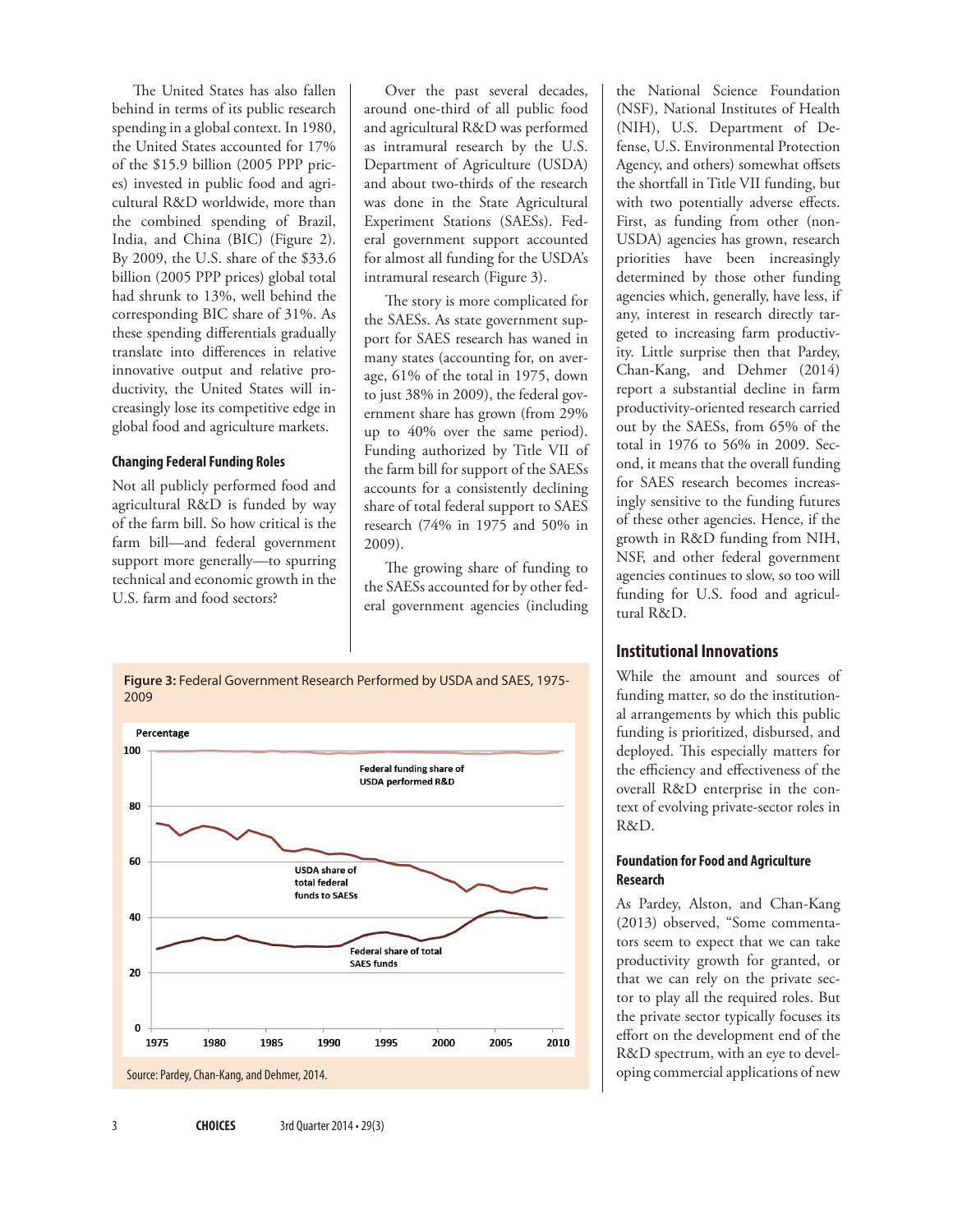ideas and technologies, which yield market rewards of increased productivity and profitability for those who develop and deploy the resulting innovations. Much of this effort stands firmly on the shoulders of the more basic, sometimes 'blue sky' research that can have, and demonstrably has had, large social value. Seen from this perspective, public and private R&D are more often complements rather than substitutes, suggesting that, as well as revitalizing public research, attention should be paid to incentivizing public-private linkages rather than cutting back on publicly conducted (as distinct from publicly funded) R&D in the belief that the private sector will fill the void."

The United States has innovated little in funding publicly performed R&D or in tapping the complementarities of that R&D with the growing amounts of privately performed research. The legislative authority for the creation of the Foundation for Food and Agriculture Research (FFRA), established in the 2014 Farm Bill and made operational on July 23, 2014, has real potential for reshaping public-private partnerships in U.S. food and agricultural R&D. Whether that potential will be fully realized is an open question. FFRA is a non-profit entity with a mandate to solicit non-federal (including private) funding, which is then matched with federal government funding to underwrite research focused on addressing key problems of national and international significance. The private sector has shown a willingness to fund publicly performed food and agricultural R&D (investing \$296 million in SAES research in 2009; 8.2% of the SAESs total that year versus 4.9% of the total in 1975). Unfortunately, the 2014 Farm Bill authorized only a limited, one-off, startup allocation of funds in the amount of \$200 million (equivalent to only \$40 million a year over the anticipated five-year life of the bill) in matching public funds for FFRA, severely curtailing

the new agency's options for leveraging additional public funds in future years. Moreover, expansion of the funding base for publicly performed food and agricultural R&D requires that private funds directed to FFRA be additional to the private funds that otherwise would be invested in SAES research.

### **Prospective AFRI Reforms**

A perpetual problem with public food and agricultural R&D funding authorized by a farm bill is the extent to which that funding is earmarked. The new R&D funding authorized in the 2014 Farm Bill continues these past trends, with research funding earmarked for organic research (an additional \$100 million over 10 years by CBO accounts) and more than half of the additional R&D dollars (\$745 million of the \$1.145 billion over the next 10 years) destined for specialty crops research.

Striking the right balance between formula, competitive, and other forms of funding is also a perennial and often contentious problem. Other federal funding agencies (such as NSF and NIH) rely heavily on competitive processes to allocate research dollars, whereas R&D funding made available by way of the farm bill is less reliant on competitive processes (just 5.8% of the total in 2009). This stands in stark contrast to a string of recommendations dating back at least to a 1987 National Research Council (NRC) study (NRC, 2014), which suggested that around 20% of USDA-financed research be allocated on a competitive basis rather than by Congressional fiat.

The National Research Initiative (NRI, established in 1990) and its successor, the Agriculture and Food Research Initiative (AFRI, established in the 2008 Farm Bill), were tentative moves towards more competitive funding of food and agricultural R&D. A recent NRC review of the AFRI program, released on

September 9, 2014, finds that, despite some success, AFRI has fallen far short of its intended purposes. The critique can be summarized in three broad categories:

- • Finance: Congress has a long track record of failing to follow through on legislated intentions to fund competitively allocated research. An average of only \$250 million per year has been appropriated to AFRI of late, much lower than the \$700 million authorized.
- Research Topic Areas: Especially with the introduction of AFRI's challenge grant program in 2011, topic areas solicited for proposal have moved in the direction of highly specified, applied subjects (such as bioenergy and childhood obesity). By 2011-12, the share of AFRI's budget allocated to basic research had fallen to 29% versus 58% during the last year (2008) of the NRI period. This shift seems likely to have undercut the ability of publicly funded research programs to provide research outputs that are complementary to the more applied research programs used by the private sector.
- Project Scale and Scope: AFRI has moved toward very largescale, complex (often multi-institutional and multi-disciplinary) projects; this is especially pronounced in the recent expansion of the Coordinated Agricultural Project (CAP) program. Although the projects are still young and evidence is, therefore, incomplete, analysis of 2009-10 and 2011-12 publication rates of AFRI projects suggests this scale and scope expansion has injured scholarly output per dollar invested with CAP projects scoring particularly poorly under this metric. Hence, the 2014 NRC report recommends that NIFA eliminate the CAP and challenge grant categories, and move back toward more focused, investigator-driven initiatives.